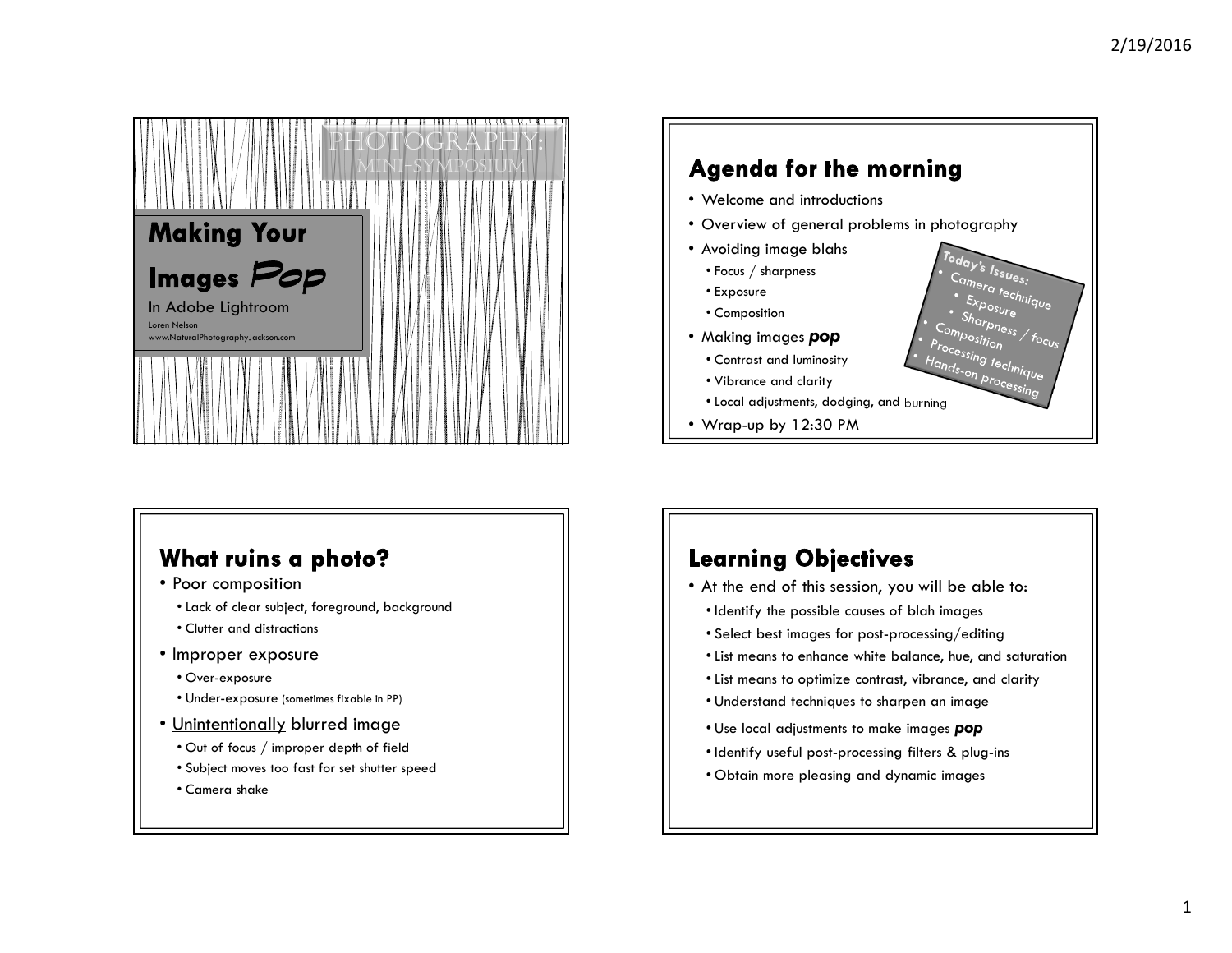



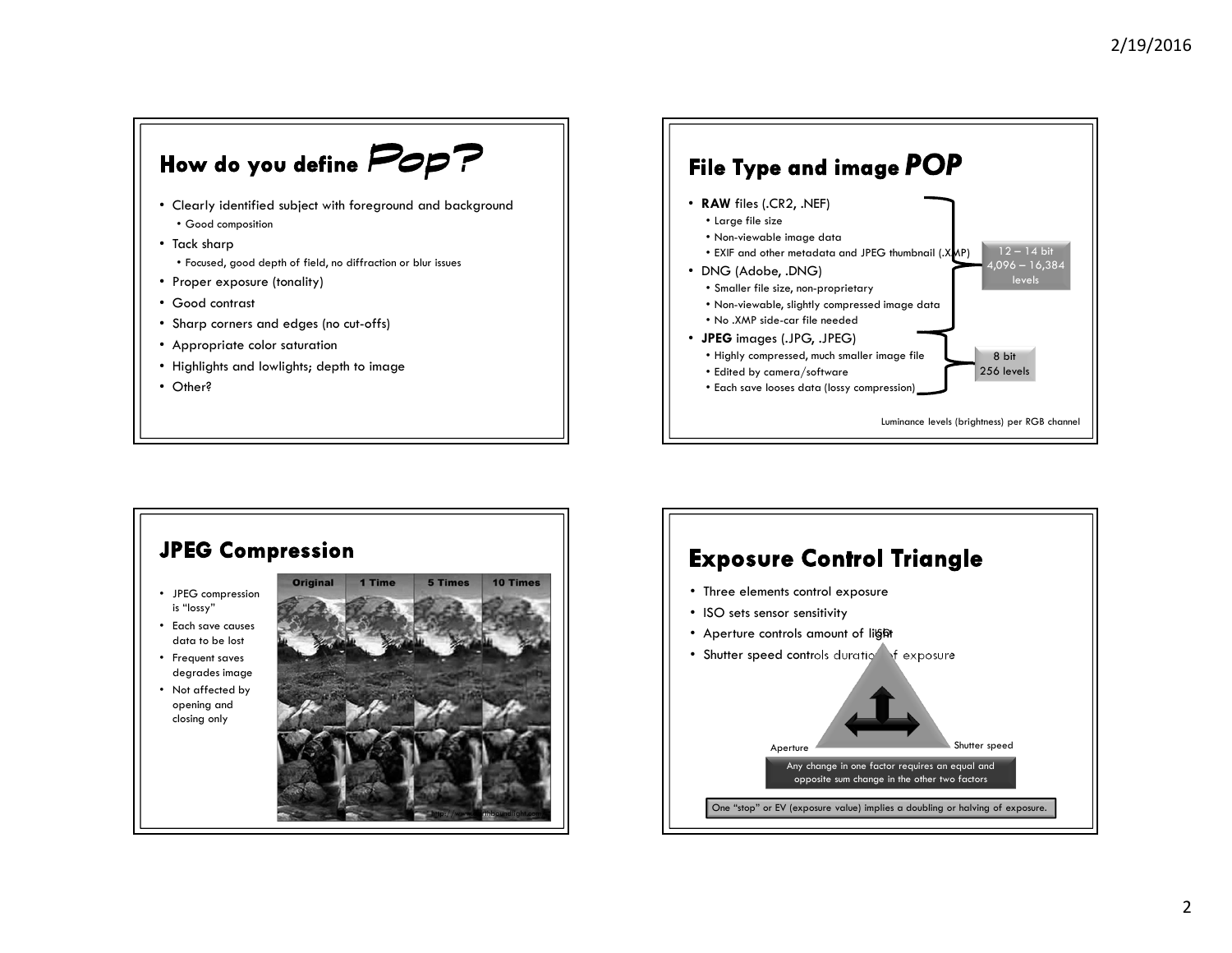## Aperture (f-stop) Pro and Con

#### High f-stop

- Small aperture
- 
- Slow shutter speed
- Star-effect in bright light Freeze action
- Motion effects
- Diffraction softening
- Low f-stop
- Large aperture
- Wide depth of field Narrow depth of field
	- Fast shutter speed
		- - Minimize camera shake
			- Corner softening



• Rule of thumb –  $1/3$  in front and  $2/3$  behind plane of focus



#### **Diffraction**

- Assume high quality lens
- Full-frame camera defraction-limited at smaller than f/22
- APS-C sensor defraction-limited at smaller than f/16



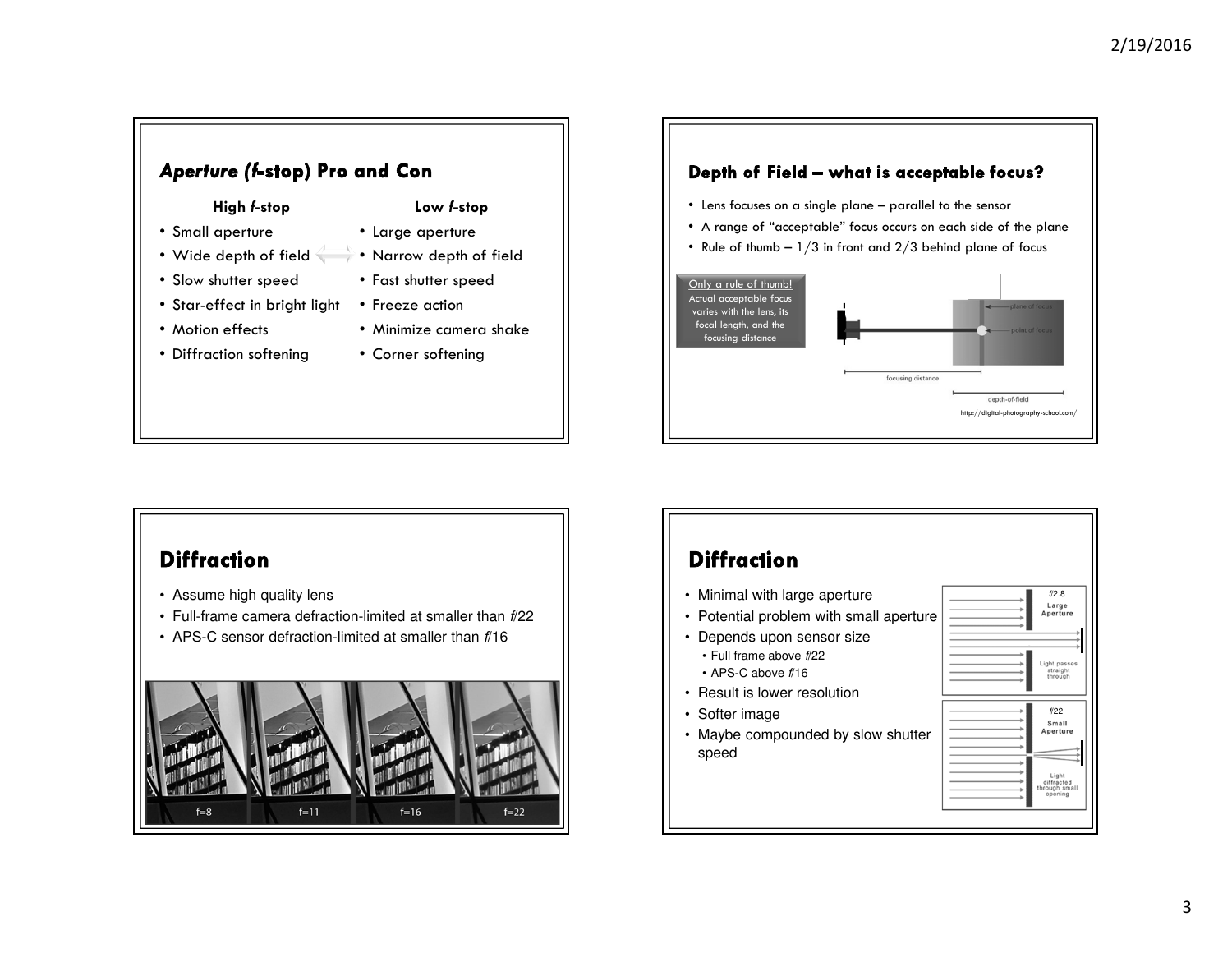

### **Critical focus challenges**

- Low light situations
	- •Longer shutter speed more camera shake
- $\bullet$  Long telephoto  $/$  super-zoom lens
	- More 'magnification' of camera shake
- Extreme close-up / macro
	- Extremely shallow depth of field
	- More 'magnification' of camera shake

#### Post-processing / Editing

- Exposure / luminosity intensity of light
- Contrast / tonality range of luminosities
- Saturation (intensity of color)
- White balance
- Level and crop
- Sensor dust
- Distractions
- Digital noise reduction
- Sharpen

### **Post-processing Sharpening**

- Not really sharpening
- Local contrast adjustments of "edges"
- Noise reduction  $\displaystyle{/}$  sharpening paradox
- Lightroom or CameRaw clarity slider
- Lightroom or CameRaw sharpening
- Photoshop sharpening tools
- Other software sharpening tools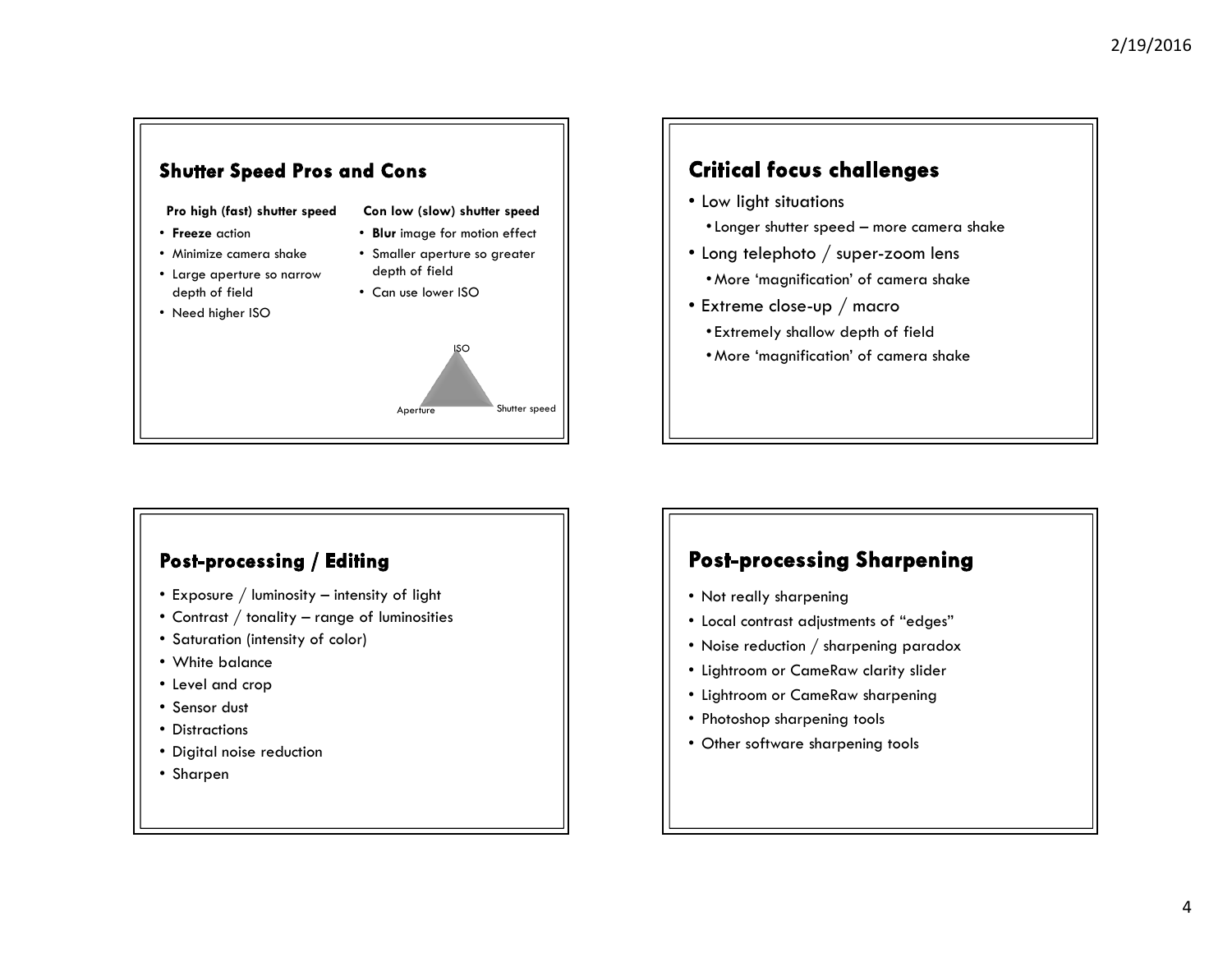## Keys to sharper images

- Camera stabilization
- Appropriate lens
- Appropriate shutter speed
- Choose best focusing mode
- Always consider best motion blur for moving subjects
- Apply noise reduction and sharpening in postproduction

# **Compositional Elements**

#### Direct the viewer

- Focus emphasize the primary subject and add context
- Lines natural, artificial, and implied
- Shape repetition, regularity, irregularity
- Frames real and implied
- Tonality exposure and contrast
- •Color – bright directs<br>Color – bright directs

#### Composition • Right lens for subject and distance• Fill the frame • Clearly defined subject • Simplify the image• Eliminate clutter • Check your edges and corners • Foreground, subject, background relationship• Rule of thirds – avoid "bulls-eyes" • Leading lines • Patterns (exception to the pattern) • Natural frames Ask yourself, in one word, what is the picture?

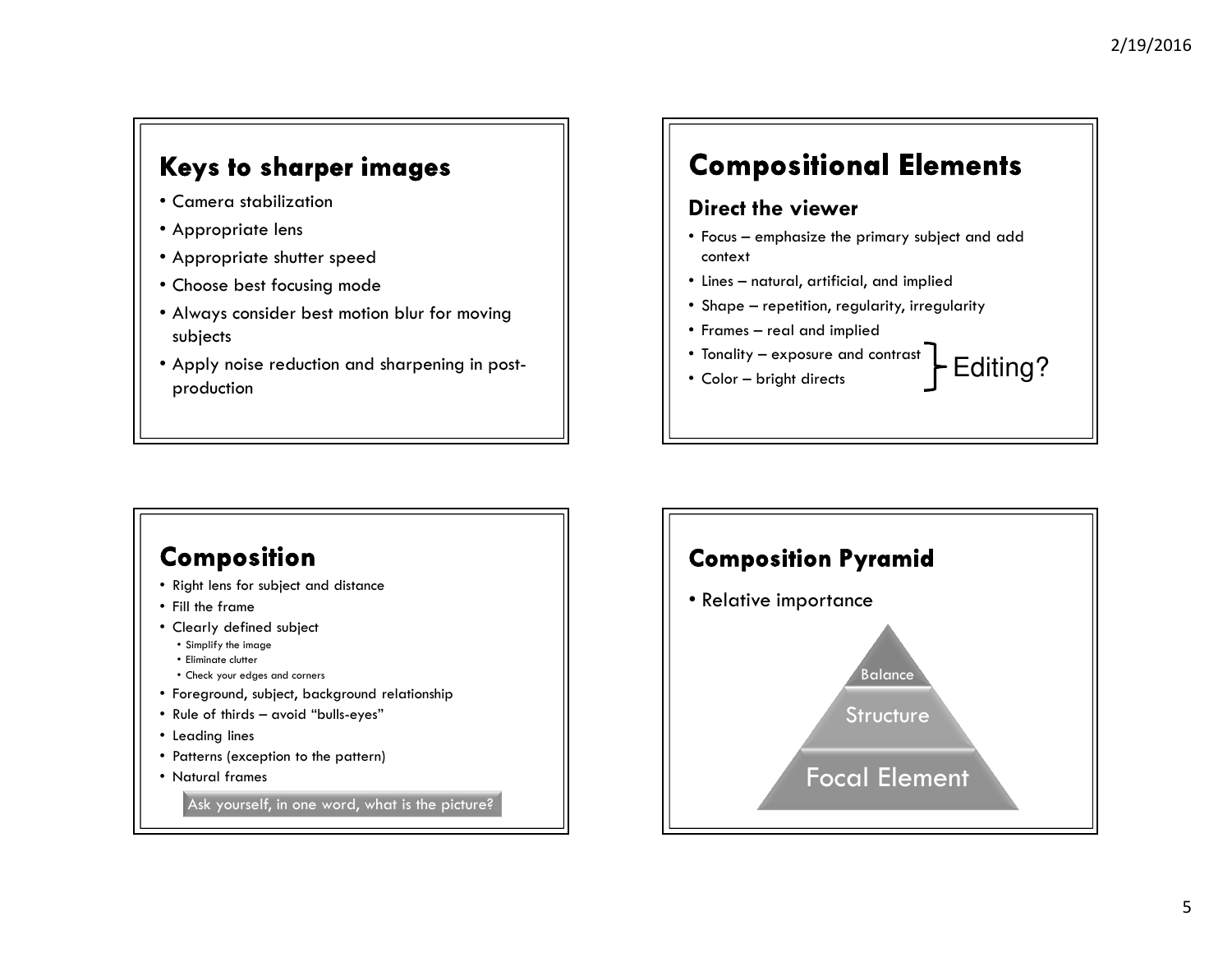

## **Composition Goals**

- Create impact
- Stimulate imagination
- Emotion is key

## **Composition is about balance**

- Aspect ratio
- Format
- Shapes
- Edges and corners
- Arrangement
- Lines
- Focus
- 
- Shadows & reflections
- Foreground/background
- Viewer's path
- Point of view
- Texture and detail
- Gradations
- Negative/positive space
- Contrast
- 
- Color

Post –production and editing impact

#### Adobe Lightroom® as a Photography Tool

- Organizer / database
- RAW file converter / viewer
- Image-level non-destructive editing
- Limited local, non-destructive edits
- Multiple output tools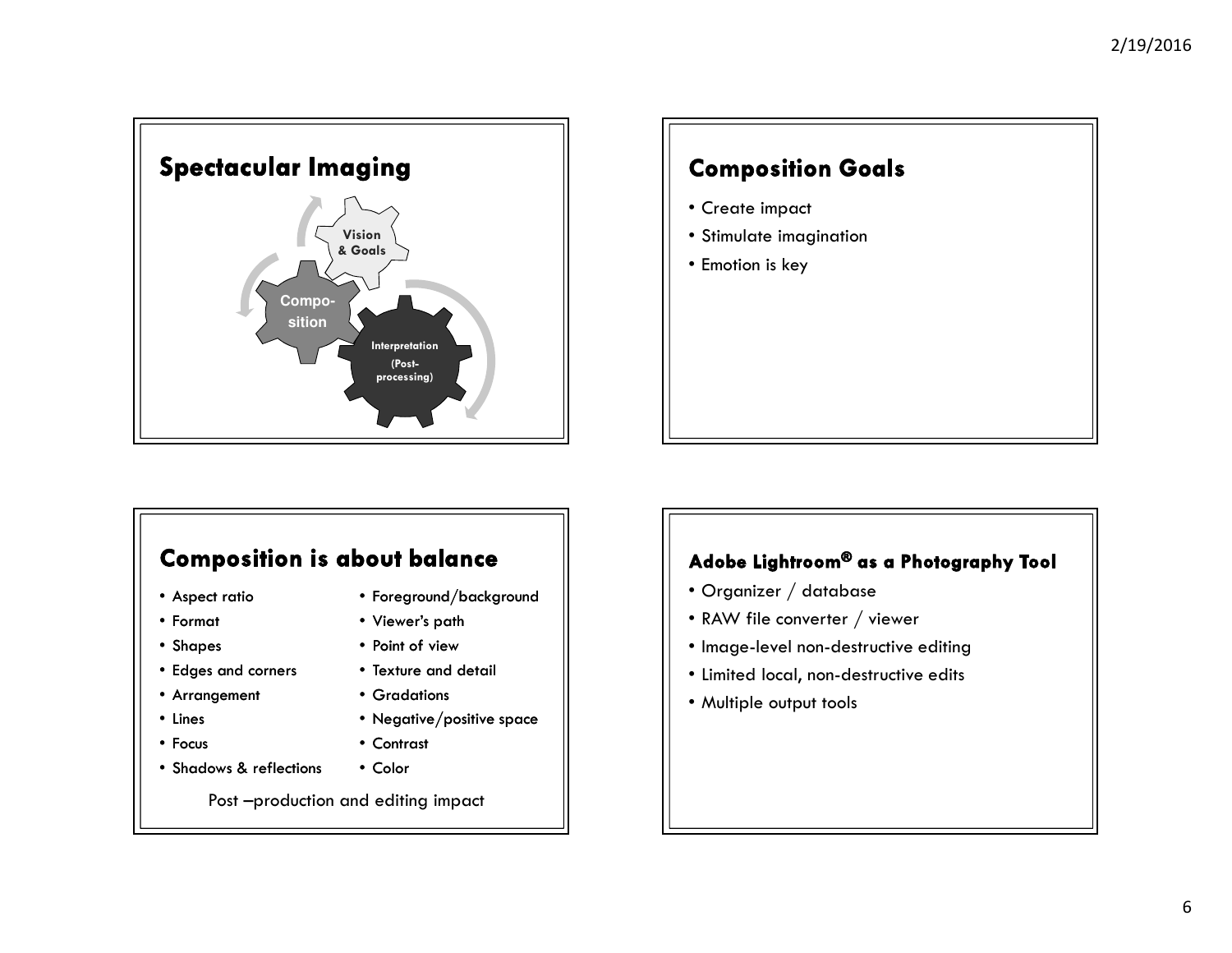Workflow…

Workflow…



#### **Post-processing (Editing) Goals**

- Optimize white balance and tint
- Optimize overall exposure and contrast
- Correct saturation problems
- Enhance local exposure and contrast
- Dodge & burn; clarity
- Crop for final use (straighten, fix corners and edges)
- Eliminate distractions: clone, heal, blur, etc.
- Create vignette
- Merge images: HDR, panorama, focus-stacking
- Other local adjustments, filters, etc.

# **Develop Module**

- White and black points; highlights, shadows • Exposure, contrast – dynamic range
- Color temperature, white balance, and tint
- Presence (*pop*) clarity, vibrance, saturation
- Crop, level, clean-up, filters, local adjustments
- Tone curve, HSL, split-tone
- Lens corrections and perspective control
- Sharpness; luminance & color noise reduction
- Special effects post-crop vignette, grain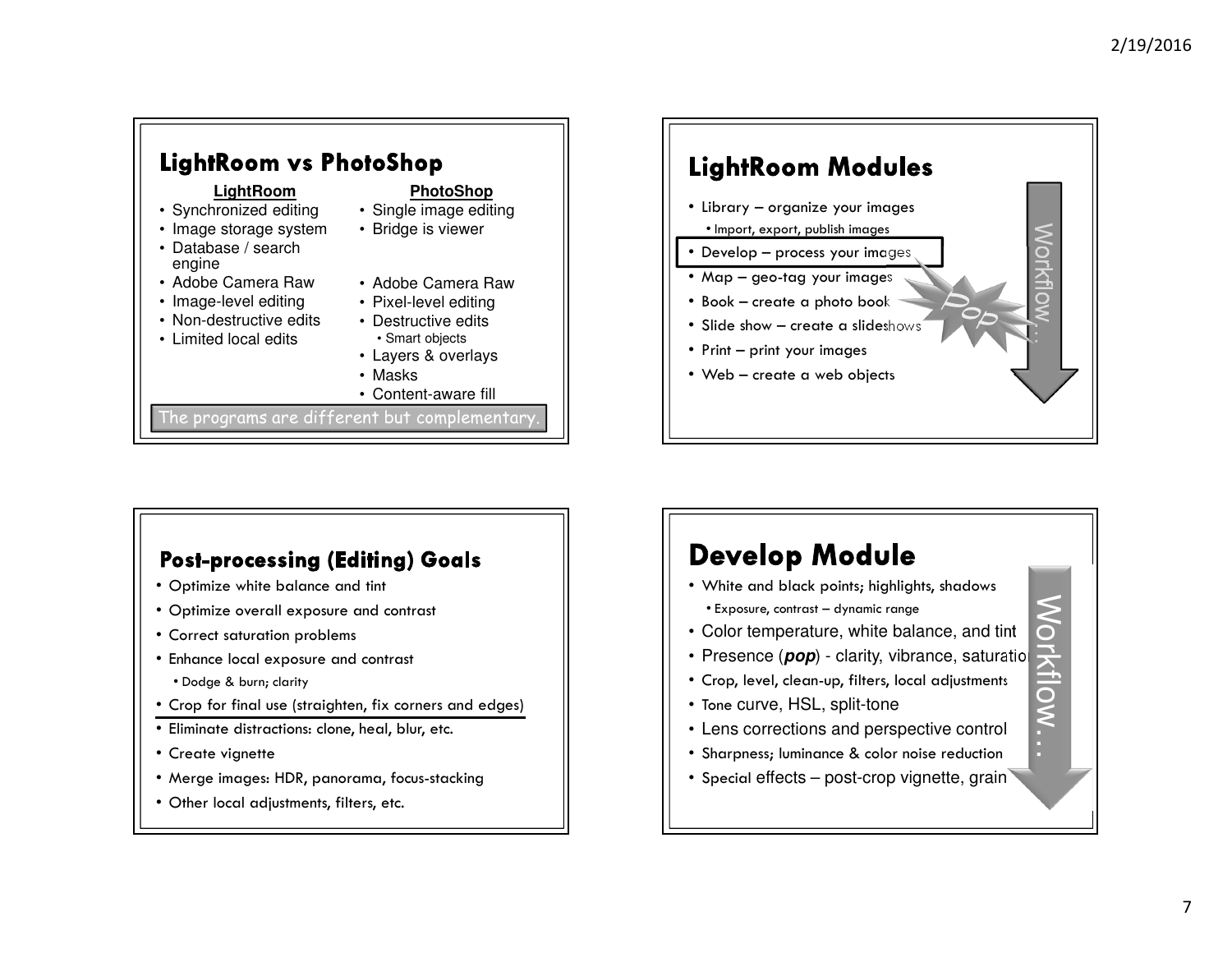#### **Develop Module Panels** • Local adjustment tools – gradient, radial, brush, clone • Basic – exposure & color correction • Tone curve – contrast and dynamic range • HSL – Hue, Saturation, Luminance, (B&W)• Split Toning\* • Detail – noise and sharpening • Lens Corrections – aspect error, chromatic aberration • Effects – vignette and grain• Camera Calibration\*

 $*$  = very low use

## **Exposure & Contrast**

- **Use histogram!**
- Gross exposure to shift curve right or left
- Set white and black points
- Open shadows and highlights
- Fine tune each segment
- Add clarity for details
- हू Consider vibrance if exposure is increased
- $\frac{2}{5}$  Consider vibrance if exposure is increased<br> $\frac{1}{5}$  Preserves skin tones; acts only on unsaturated hues
- Consider saturation if exposure is increased<sup>Iput</sup>
- Use with extreme care
- Add contrast (if needed); check tone curve for fine detail contrast adjustments



# **Application of processing**

- Eliminate distractions
- Focus attention on subject
- Add 'depth' to image
- $\bullet$  Color  $/$  saturation  $/$  vibrance
- Contrast / sharpness / clarity
- Dodging and burning
-